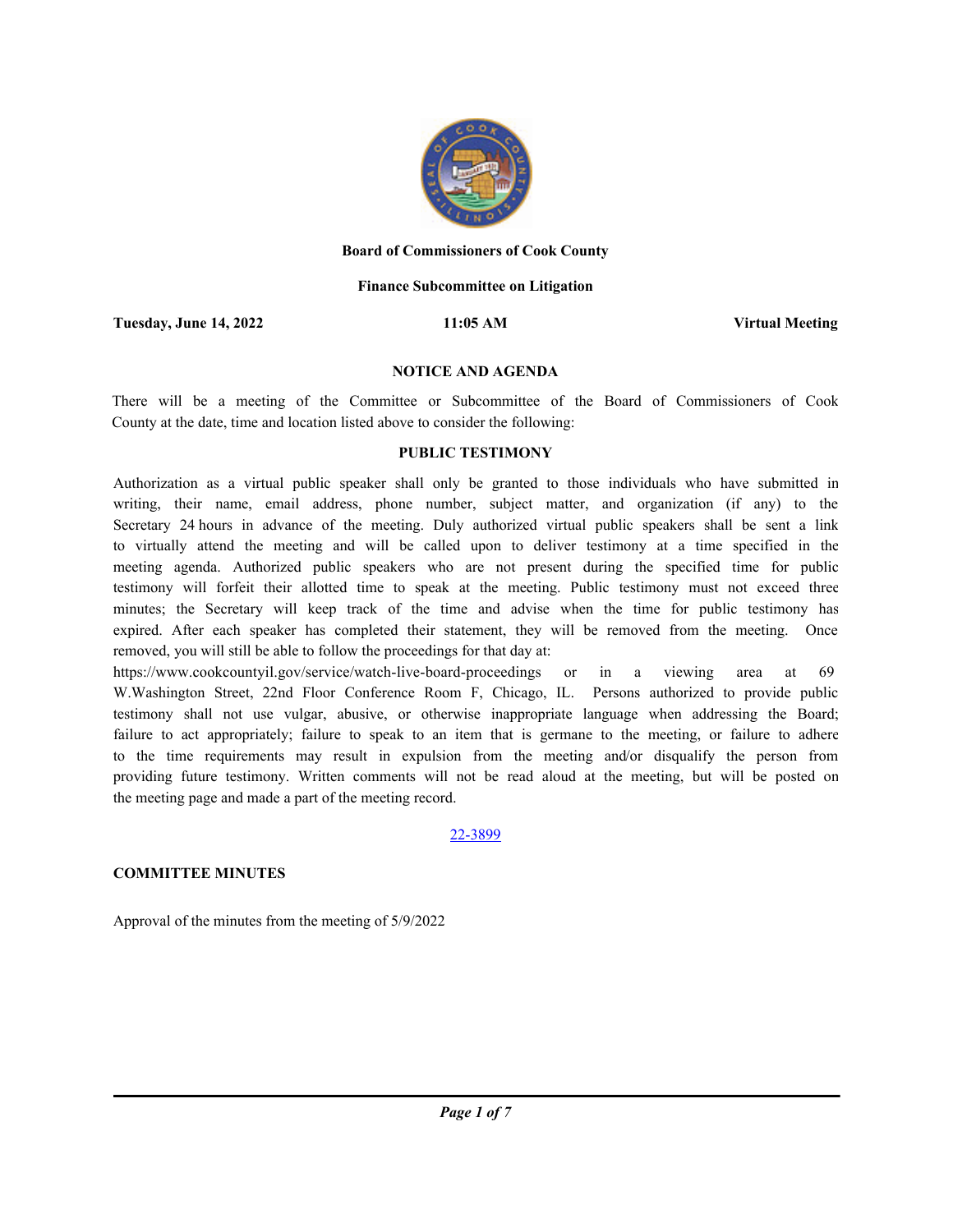## **PROPOSED LITIGATION PENDING**

**Department:** State's Attorney's Office, Civil Actions Bureau

**Request:** Refer to the Board and/or the Finance Subcommittee on Litigation

**Case Name:** Shakman Compliance Officers Update

**Case Number:** 69 C 2145

## 22-3793

#### **CASE DISPOSITION SUMMARY REPORT**

Civil Rights Section April 25, 2022 - May 30, 2022

Labor and Employment Section January 25, 2022 - May 30, 2022

# 22-3797

# **PROPOSED LITIGATION PENDING**

**Department:** State's Attorney's Office, Civil Actions Bureau

**Request:** Refer to the Board and/or the Finance Subcommittee on Litigation

**Case Name:** *Williams, Taphia, et al., v. Cook County Sheriff Dart and Cook County*

**Case Number:** 18 C 1456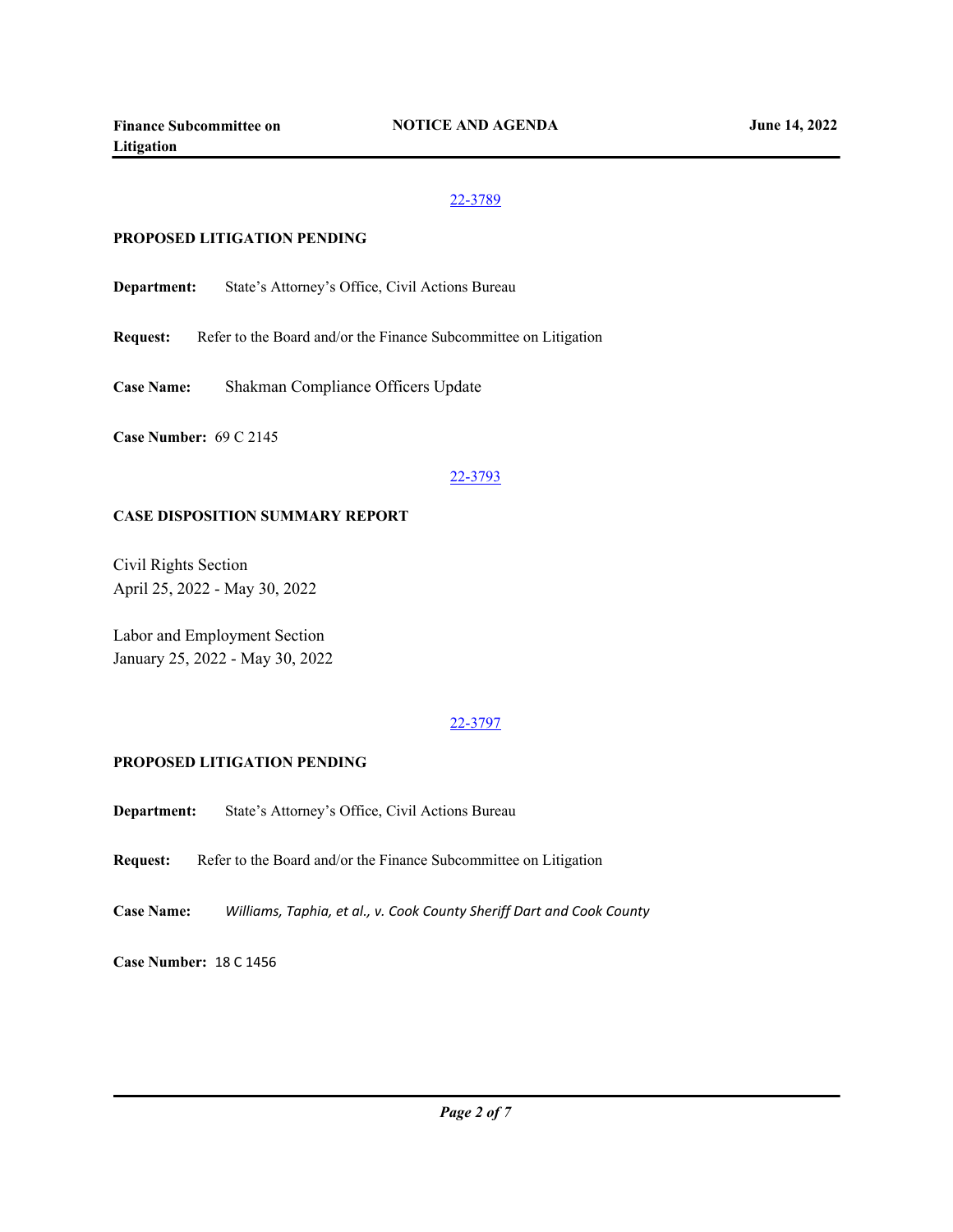#### **PROPOSED LITIGATION PENDING**

**Department:** State's Attorney's Office, Civil Actions Bureau

**Request:** Refer to the Board and/or the Finance Subcommittee on Litigation

**Case Name:** *Miller v. Office of the Chief Judge Official Court Reporters Office*

**Case Number:** 19 C 4216

## 22-3805

#### **PROPOSED LITIGATION PENDING**

**Department:** State's Attorney's Office, Civil Actions Bureau

**Request:** Refer to the Board and/or the Finance Subcommittee on Litigation

**Case Name:** *Cook County v. IFOP*

**Case Number:** 21 CH 00413

#### 22-3809

## **PROPOSED LITIGATION PENDING**

**Department:** State's Attorney's Office, Civil Actions Bureau

**Request:** Refer to the Board and/or the Finance Subcommittee on Litigation

**Case Name:** *Salazar v. Dart, et al.*

**Case Number:** 19 C 8057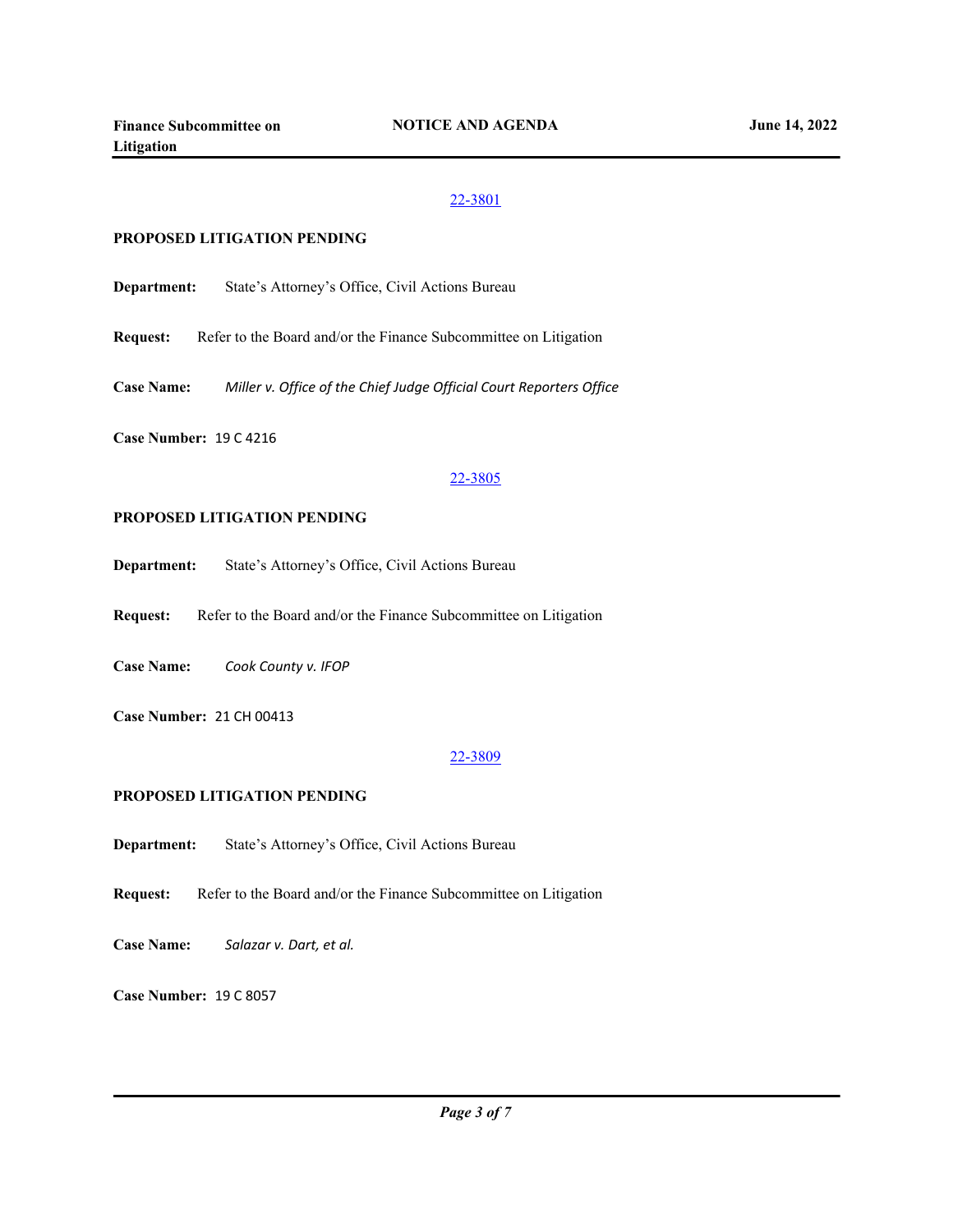## **PROPOSED LITIGATION PENDING**

**Department:** State's Attorney's Office, Civil Actions Bureau

**Request:** Refer to the Board and/or the Finance Subcommittee on Litigation

**Case Name:** *Sdharie Howard, et al. v. Cook County, et al.*

**Case Number:** 17 C 8146

## 22-3811

#### **PROPOSED LITIGATION PENDING**

**Department:** State's Attorney's Office, Civil Actions Bureau

**Request:** Refer to the Board and/or the Finance Subcommittee on Litigation

**Case Name:** *Derrick Hopkins, as Administrator of the Estate of Sharron Brown, Deceased, v. Cook County, Dr. Amanda Dhuyvetter, Dr. Kathryn McKenney, and Dr. Erica O'Neil*

**Case Number:** 19 L 13941

#### 22-3815

# **REPORT**

**Department:** Civil Actions Bureau

**Report Title:** Outside Counsel Invoices

**Report Period:** 05/04/2022 - 06/07/2022

**Summary:** Special State's Attorneys' and Special Assistant State's Attorneys' Invoices for Approval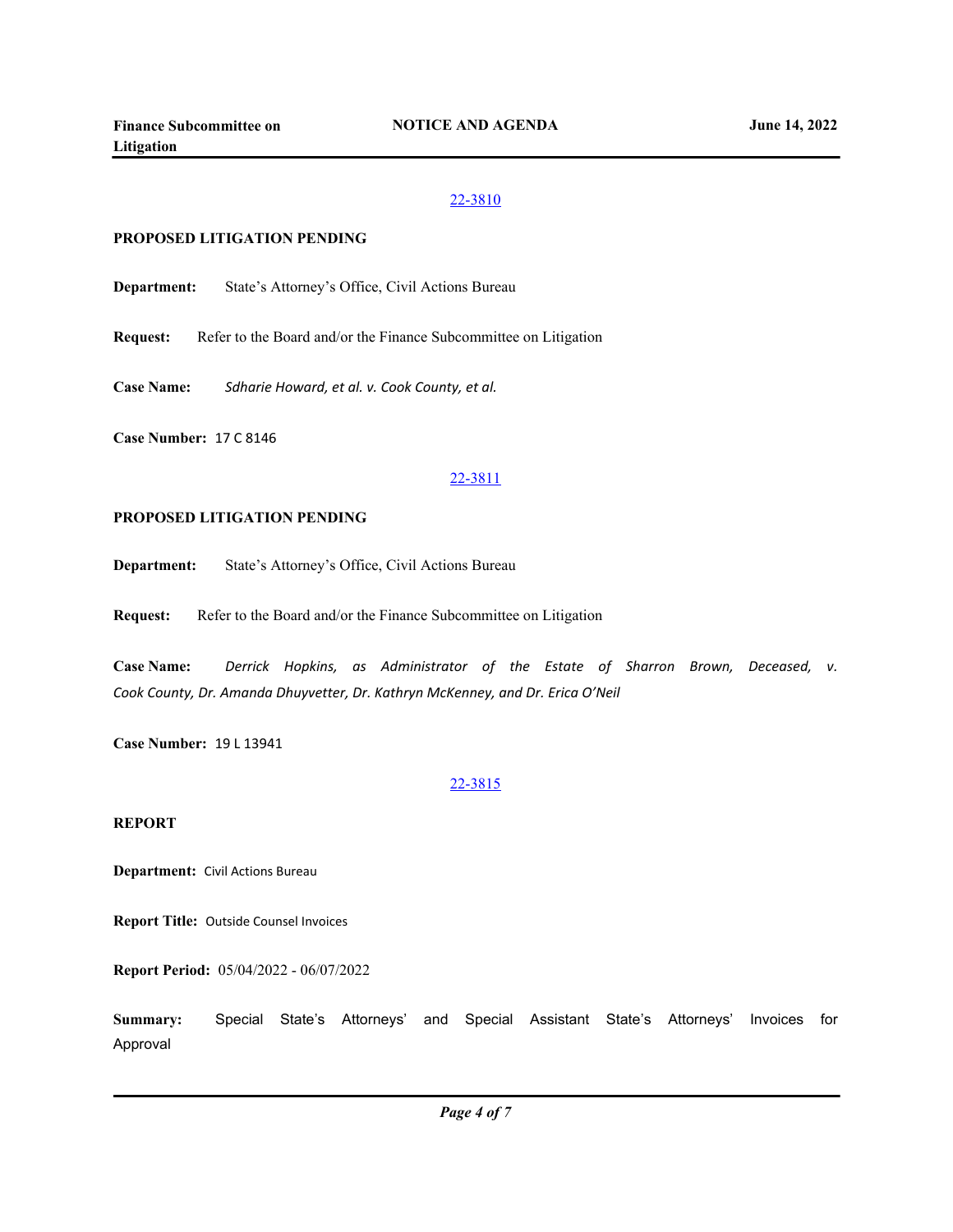#### **PROPOSED LITIGATION PENDING**

**Department:** State's Attorney's Office, Civil Actions Bureau

**Request:** Refer to the Board and/or the Finance Subcommittee on Litigation

**Case Name:** Authority to Appoint Outside Counsel in Excess of \$290.00

**Case Number:** N/A

#### 22-3823

#### **PROPOSED LITIGATION PENDING**

**Department:** State's Attorney's Office, Civil Actions Bureau

**Request:** Refer to the Board and/or the Finance Subcommittee on Litigation

**Case Name:** *Prelitigation Settlement of Contract H21-25-111 for Services Furnished by UI Health*

**Case Number:** N/A

#### 22-3827

### **PROPOSED LITIGATION PENDING**

**Department:** State's Attorney's Office, Civil Actions Bureau

- **Request:** Refer to the Board and/or the Finance Subcommittee on Litigation
- **Case Name:** *Grimes v. Cook County, et al.*

**Case Number:** 19 C 6091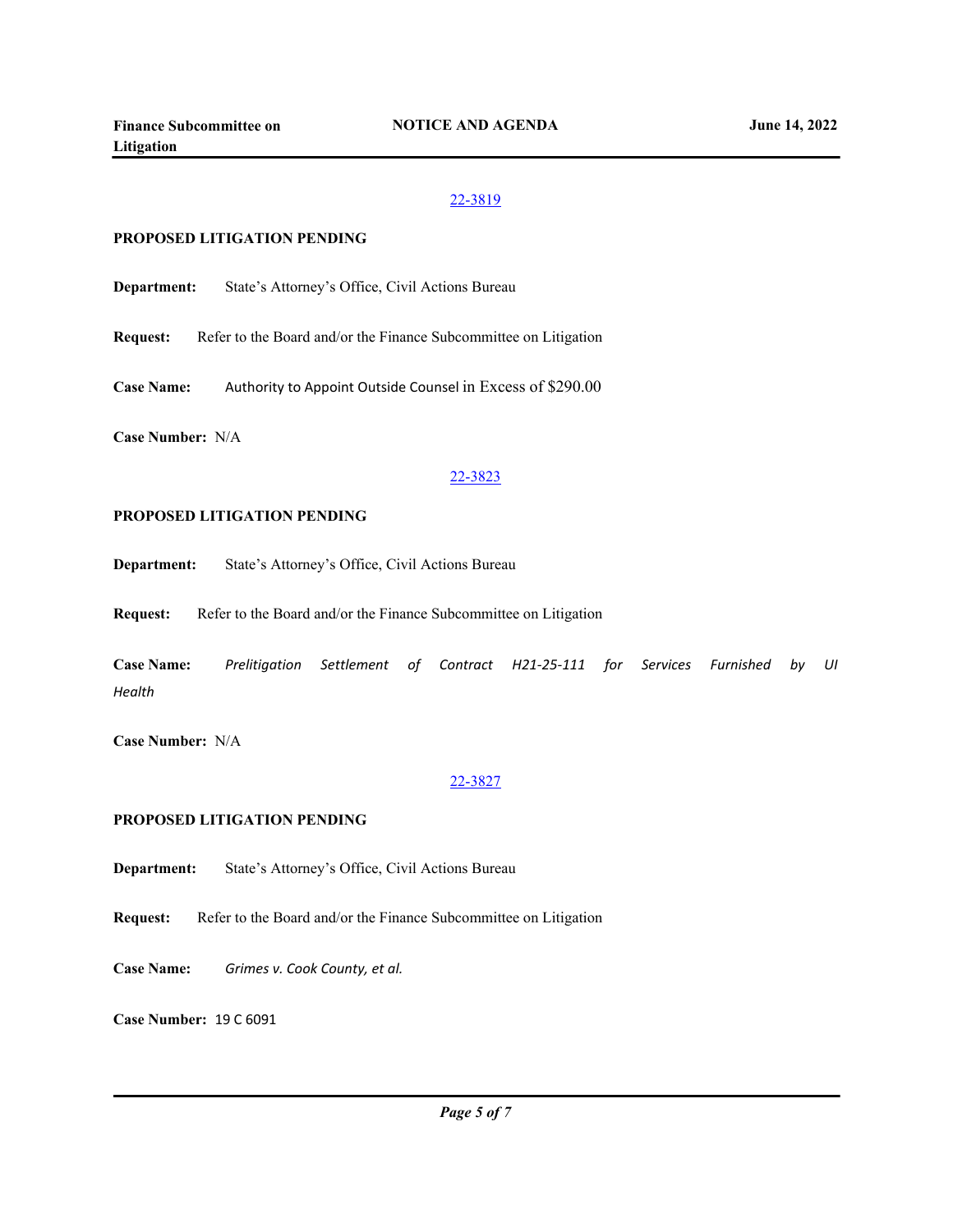## **PROPOSED LITIGATION PENDING**

**Department:** State's Attorney's Office, Civil Actions Bureau

**Request:** Refer to the Board and/or the Finance Subcommittee on Litigation

**Case Name:** *Leticia Ruiz v. Christian Gonzalez, Thomas Dart, E. Gahan, Ofc. Aquino, Ofc. Khider, Sgt. Pedersen*

**Case Number:** 20 L 001707

#### 22-3835

## **PROPOSED LITIGATION PENDING**

**Department:** State's Attorney's Office, Civil Actions Bureau

**Request:** Refer to the Board and/or the Finance Subcommittee on Litigation

**Case Name:** *Flowers (Est. Shania and Baby Girl Williams) v. Cook County*

**Case Number:** 20 L 1317

#### 22-3839

# **PROPOSED LITIGATION PENDING**

**Department:** State's Attorney's Office, Civil Actions Bureau

**Request:** Refer to the Board and/or the Finance Subcommittee on Litigation

**Case Name:** *Kumcheva v. Cook County*

**Case Number:** 19 L 4193